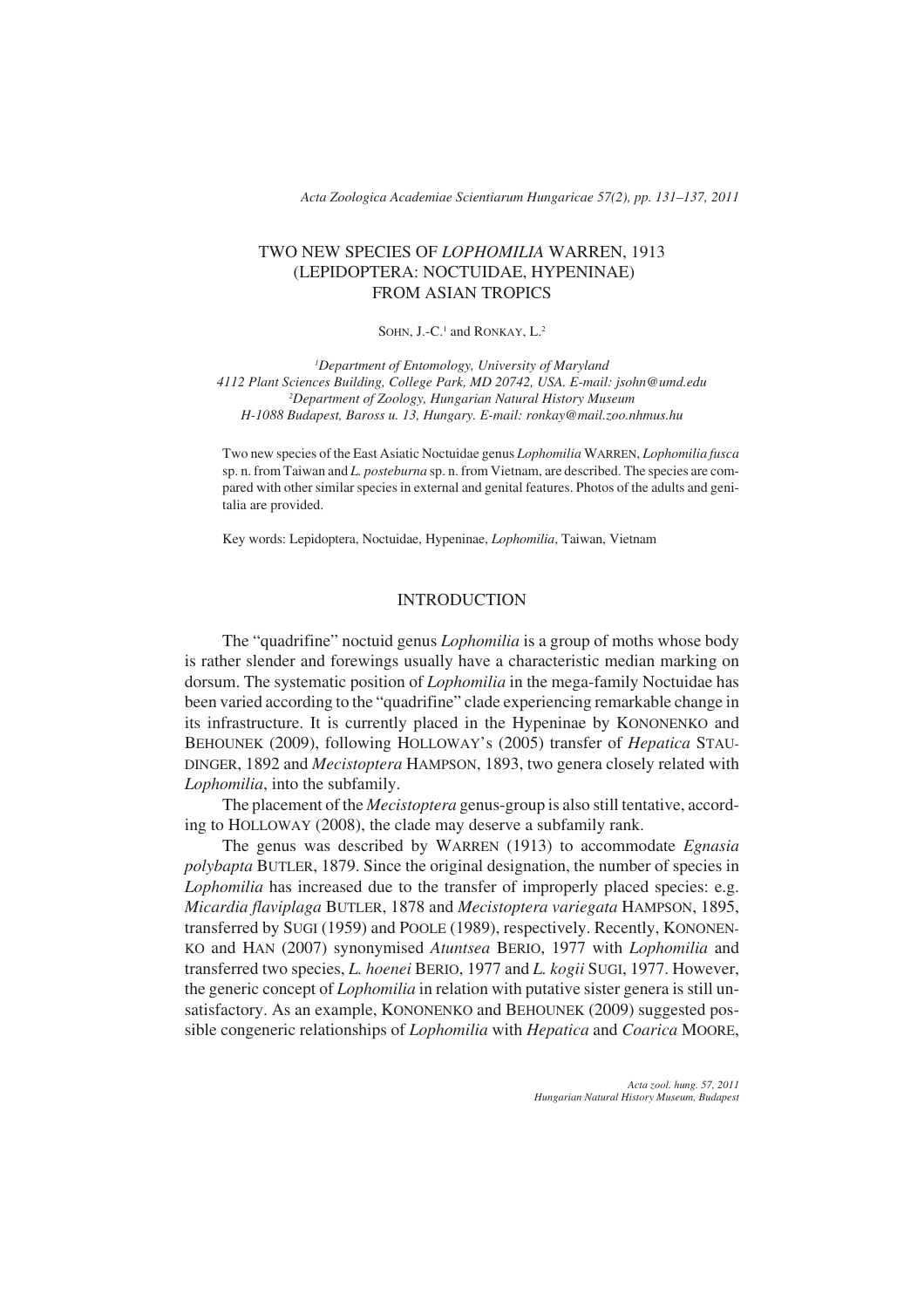1882, based on similarity in their genitalic characters. Since no critical revisions of these genera are available, further research on *Lophomilia* is necessary.

There is no definitive synapomorphy for the members of *Lophomilia*. Characters in the genitalia that may help to recognize species of *Lophomilia* include: i) sickle-shaped uncus, ii) costa often separated from valve, iii) base of clasper connected with a belt-like sclerotized area directed to valval base, iv) distal end of sacculus often extended to form a process, v) ductus bursae almost entirely sclerotized, flattened, vi) corpus bursae oval, and vii) signum a small circular scobination.

A total of 14 East Asiatic species have currently been assigned to *Lophomilia* (KONONENKO & BEHOUNEK 2009). Manchuria, a vast geographic region in northeast Asia, has the highest species diversity. However, this situation could change, considering recent finds of new species from the Sino-Himalayan regions. The aim of this paper is to describe two new species of *Lophomilia* with photos of adults and genitalia. These findings may show that *Lophomilia* is much more diverse in the Asian tropics than was formerly known and justify more extensive exploration in that region.

#### DESCRIPTIONS OF NEW SPECIES

# Lophomilia fusca sp. n. (Figs 1–2, 6–7, 10)

Type material. Holotype: male, Hueisun Exp[erimental] Forest, Nantou, Taiwan, 22–24.X. 1998, leg. MEY & EBERT. Genitalia slide No. RL10070m. The holotype is deposited in the Museum für Naturkunde, Leibnitz Institut für Evolution und Biodiversitätsforschung (formerly Museum für Naturkunde, Humboldt-Universität; ZMHU), Berlin, Germany.

Paratypes: 1 male and 1 female with the same data as the holotype; slide Nos RL7633m, 10107f (coll. ZMHU Berlin); 1 male, Taiwan, Taichung Co., Anmashan Mt, 2275 m, 9.VII.1996, leg. C. M. FU (coll. FU).

Diagnosis. This new species belongs to the *L. polybapta* species-group, being superficially closest to *L. rustica* KONONENKO et BEHOUNEK, 2009, described from East and South China, but it is easily distinguished from the latter by dark fuscous colour of forewings with sinuous postmedian line and less protruding apex.

The autapomorphies of the new species are: i) the very short, lanceolate uncus (the only similar species in this respect is *L. albicosta* YOSHIMOTO, 1993); ii) the extremely short tegumen and the enormously long vinculum; iii) the specially modified, very long and dorsally bird-head-like sclerite connecting tegumen and vinculum; iv) the rather deeply incised terminal margin of the valva; v) the sym-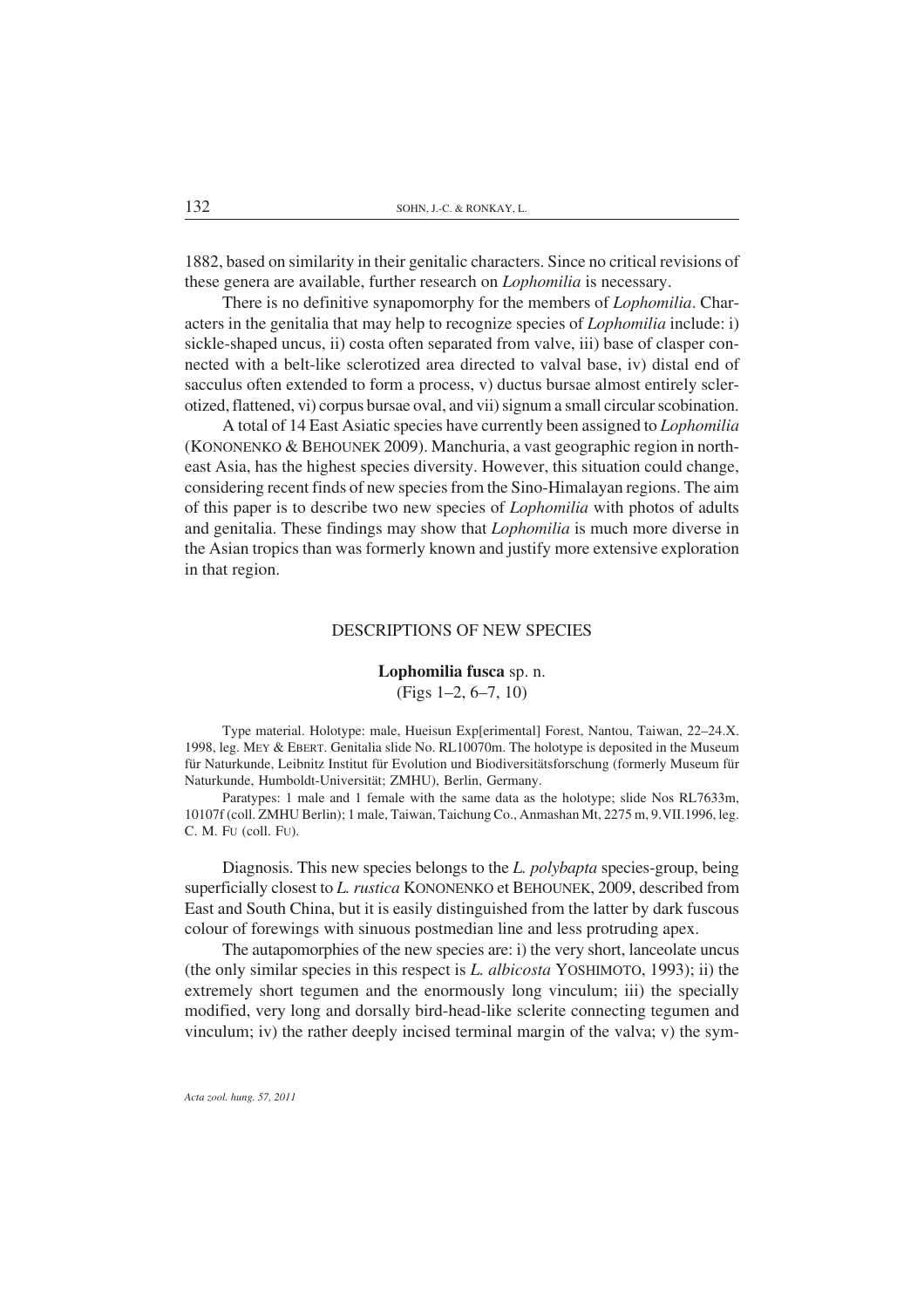metrical, more or less boot-shaped distal end of the clasper; vi) the huge, heavily sclerotised, symmetrical ostium–anthrum complex with sinuous posterior margin and large, ear-shaped postero-lateral flaps; and vii) the posteriorly evenly dilated, medio-laterally folded, flattened and heavily sclerotised ductus bursae. All other congeners have a remarkably longer uncus and tegumen, shorter vinculum, a flat, more or less bean-shaped sclerite, and differently shaped valva and clasper. General configuration of valva and clasper of *L. fusca* sp. n. is most similar to those in *L. kobesi* KONONENKO et BEHOUNEK, 2009, but with easily recognisable differences; the detailed comparison of male genitalia of the two related species reveals substantial differences in the above-mentioned features.

Description. External morphology (Figs 1–2) – Wingspan 26–27 mm. Head: vertex with hair-like scales appressed, dark brown with brownish grey tip; frons brownish white. Antennae lost in the present specimen; scape dark brown dorsally, brownish white ventrally. Labial palpi porrect; 1st segment 1/2 as long as eye diameter, dark brown on exterior surface, tinged with yellowish white around base and on interior surface; 2nd segment three times longer than 1st, evenly thick throughout, dark brown except white on basal 2/3 of interior surface; 3rd segment 1/2 as long as 2nd, dark brown, with obtuse, white apex. Thorax and abdomen: patagia brownish grey; tegulae dark brown, thin-edged with brownish white along posterior margin; a black tuft on anterior part of mesoscutum; mesonotum dark brown; mesoscutellum with a large, black tuft posteriorly. Forelegs, coxa dark brown, densely covered with white hairs; femur dark brown sparsely intermixed with white dorsally, white ventrally; tarsomeres dark brown dorsally, white ventrally, with a brownish white ring on each distal end. Midlegs same as forelegs except with remarkably thickened tibiae. Hindleg coxa brownish white; femur to tarsus greyish brown dorsally, brownish white ventrally; tibiae and tarsomeres with a whitish brown ring on each distal end. Forewing length  $12-12.5$  mm ( $n = 2$ ), triangular, with slightly sinuous termen, angled apex and oblique tornus, fuscous; antemedial line brownish black, oblique, bent on anterior 1/3, bordered inward with light brown; postmedial line, perpendicular to costa, sinuate by veins, adjoined interiorly with a brown dotted line on dorsal area; reniform spot on distal end of cell, yellowish white; subterminal line irregularly sinuate, diffused inward with brownish black; marginal line black, dotted by veins; fringes dark brown, bordered inside with light brown. Hindwing flabellate, dark brownish grey, darker to distal margin; fringes greyish brown. Abdomen yellowish grey dorsally, brownish white ventrally.

Male genitalia (Figs 6–7) – Uncus medium-long, 1/2 as long as juxta, lanceolate, falcate apically. Tegumen very short, subtriangular; connecting sclerite between tegumen and vinculum with tooth-like projection outward, recurved above articulation, appearing as a head of a bird. Transtilla broad, with wide, medial cleavage; vinculum extremely long, its ventral section V-shaped, medial section almost parallel, but with slightly constricted sides, dorsal section curved outwardly and connected to tegumen. Juxta an inverted, high trapezoid plate, with a small triangular projection on lower margin and bifid upper margin; saccus small, hump-like. Valva elongate, gradually broadened distally, with terminal margin concave medially; clasper on distal 1/3 of valva, boot-shaped, connected with a narrow, band-like, sclerotized zone directed to valval base; costa thin, except basally; sacculus slightly broadened on basal 1/5, thereafter thin. Aedeagus thick, cylindrical; coecum narrower than aedeagus; carina thin, with an outward spine; proximal part of vesica granulated, with two spinulated zones, medial zone part globular, with a densely granulated diverticula, distal zone part thin, tubular.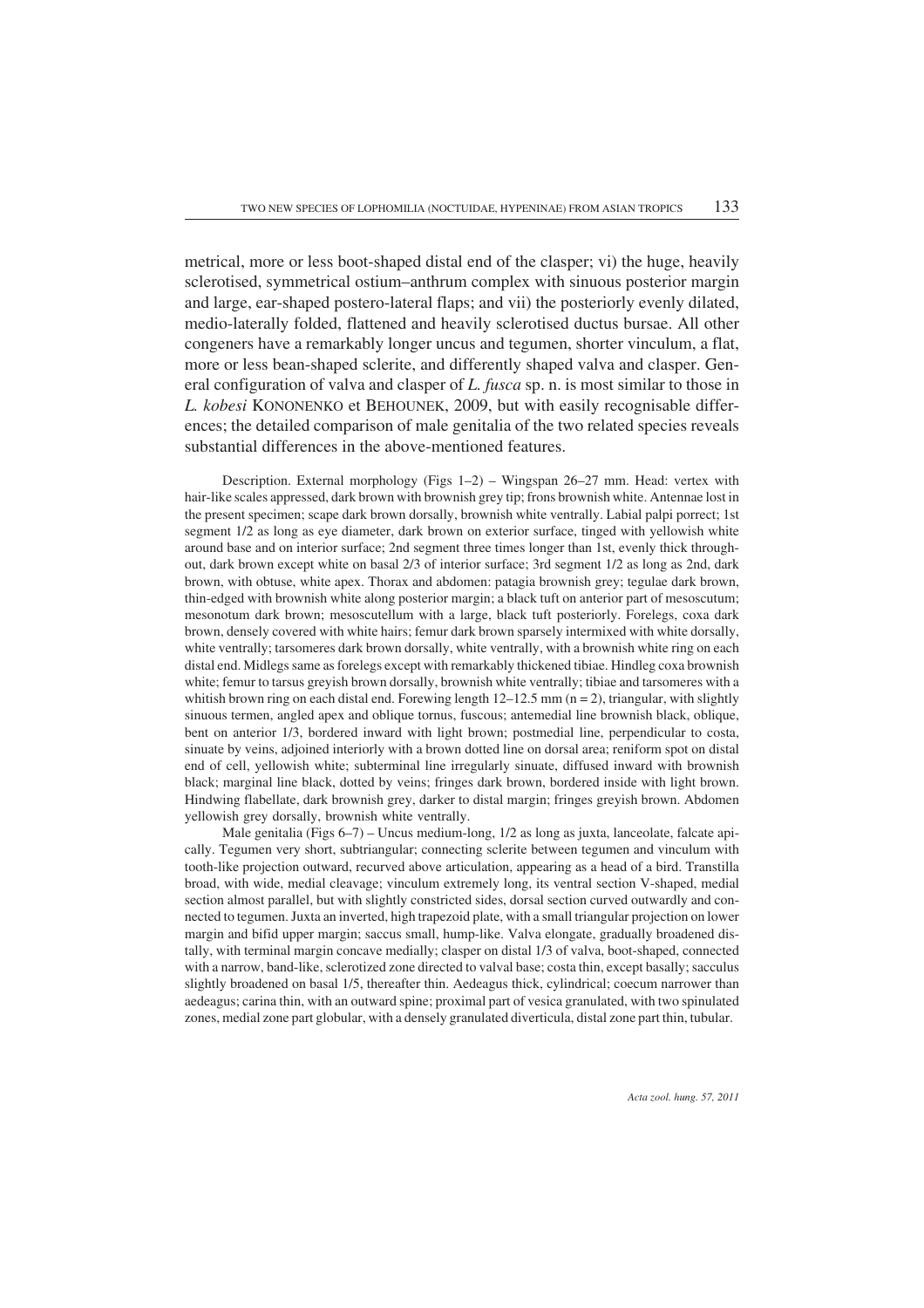Female genitalia (Fig. 10) – Ovipositor rather short and broad, cylindrical, only slightly tapering posteriorly; papillae anales broadly quadrangular, finely setose; both pairs of gonapophyses short, straight. Ostium–antrum complex huge and heavily sclerotised, very broad, more or less quadrangular, with large, finely pointed, ear-like postero-lateral flaps and smaller, medially finely incised postero-medial hump. Ductus bursae relatively long, flattened, strongly sclerotised, distal half trapezoidal, proximal half considerably narrower, with larger medio-lateral fold. Appendix bursae rounded conical, ample, finely wrinkled; corpus bursae spacious, sacculiform, without sclerotised section or signum.

Distribution. Taiwan.

Etymology. The species name, *fusca*, is derived from the Latin adjective '*fuscus*', meaning 'dark-coloured' and refers to the dark fuscous forewings of the new species.





**Figs 1–5.** Two new species of *Lophomilia*.  $1-2=L$ . *fusca* sp. n.: 1 = holotype, 2 = paratype;  $3-5=L$ . *posteburna* sp. n.:  $3 =$  holotype,  $4-5 =$  paratypes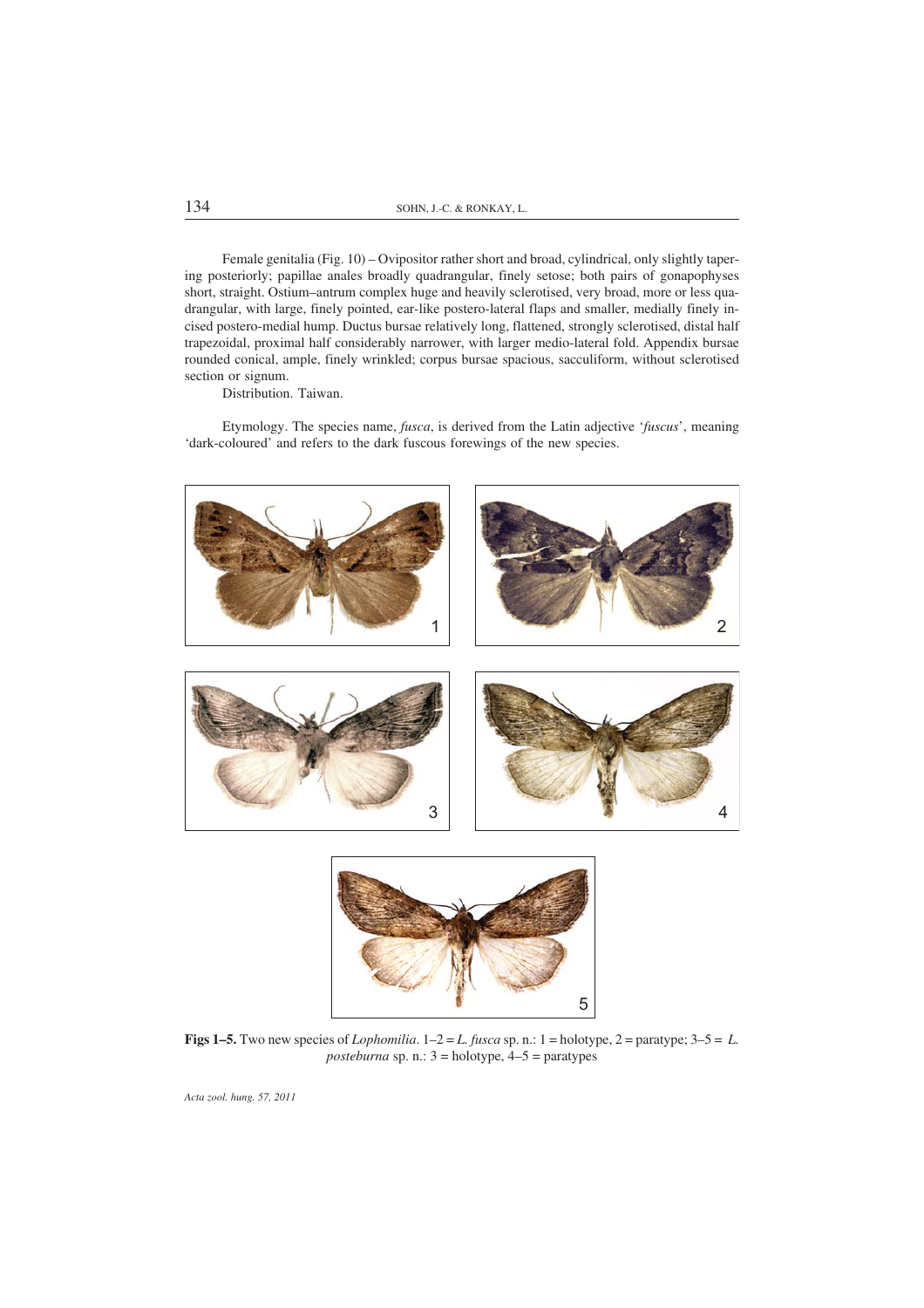# Lophomilia posteburna sp. n. (Figs 3–5, 8–9)

Type material. Holotype: male, Vietnam, Prov. Lao Cai, Fan-si-pan Mts, 4 km W[est] Cat Cat, 1920 m, 13.III.1998, leg. L. PEREGOVITS & T. VÁSÁRHELYI. Genitalia slide No. RL7667m. The holotype is deposited in the Hungarian Natural History Museum (HNHM), Budapest.

Paratypes: 2 males, Prov. Lao Cai, Hoang Lien NP, Tram Ton, forest edge, at light, 1915 m, 22.3493723°N, 103.7704565°E, 8–11.IV.2010, VN2010PL\_4, leg. L. PAPP, L. PEREGOVITS & Z. SOLTÉSZ (coll. HNHM).

Diagnosis. The new species is the second known member of the *L. violescens* species-group. Lophomilia posteburna is very similar to *L. violescens* YOSHIMOTO, 1993, described from Nepal, but different from the latter by ivory-coloured interior region of hindwing and also greyish suffusion between postmedial and subterminal lines of forewing. Triangular valvae of *L. posteburna* in male genitalia are similar to those of *L. violescens* and *Hepatica anceps* STAUDINGER, 1892, but the



Figs 6–10. Genitalia of the two new *Lophomilia* species: 6–7 = *L. fusca* sp. n., male, paratype; 8–9 = *L. posteburna* sp. n., male, holotype; 10 = *L. fusca* sp. n., female, paratype, genitalia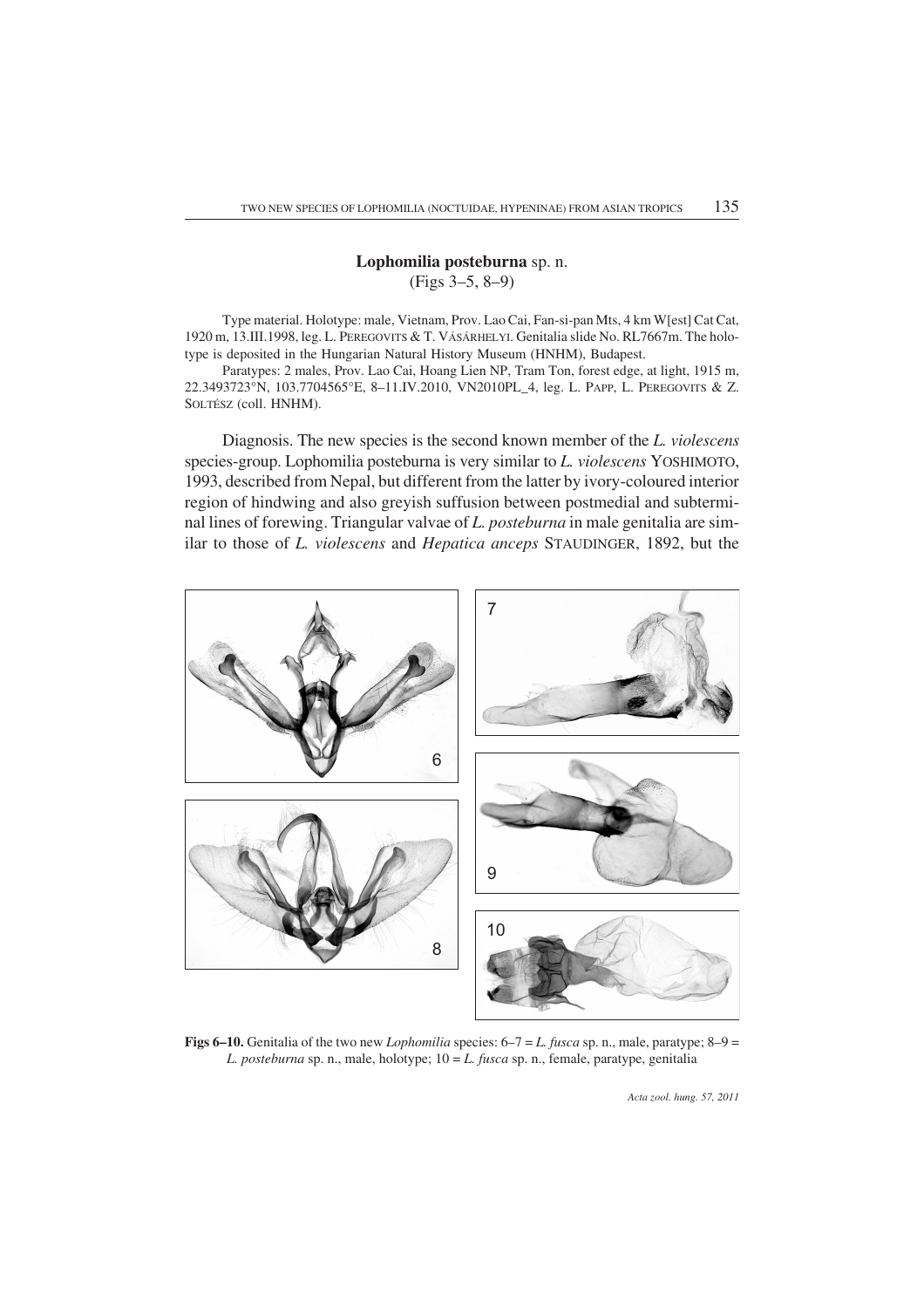uncus is considerably narrower and the saccular projection is much more asymmetrical than in the two related species, being finer, longer and thinner than those of *L. violescens*. The clasper is shortened but distally broader than in *L. violescens*, somewhat longer and distally more dilated and more sinuous than in *H. anceps*; the shape of the juxta of the three species is also different, as the juxta of the new species lacks the large dorso-medial flap which is present in *L. violescens*, and is larger, basally and broader than that of *H. anceps*.

Description. External morphology (Figs 3–5) – Wingspan 29–31 mm. Head: vertex with hair-like scales dark brown except light brown near posterior margin, all with whitish tip; frons dark brown. Antennae 1/2 as long as forewing; scape dark brown; flagellomeres dark brown, with short pectens ventrally. Labial palpi ascending; 1st segment 1/3 as long as eye diameter, dark brown; 2nd segment evenly thick throughout, 5 times longer than 1st, dark brown, intermixed with yellowish white scales at interior surface; 3rd segment 1/3 as long as 2nd, dark brown, sparsely intermixed with yellowish white scale-hairs, obtuse apically. Thorax and abdomen: patagia pale brown, sparsely intermixed with dark brown; tegulae brownish grey, sparsely intermixed with dark brown; mesonotum pale brown with a dark grey tuft posteriorly. Foreleg coxa with dense, brownish grey hairs; femur to tarsus dark brown; tarsomeres with a white ring on each distal apex. Midlegs dark brown dorsally, brownish white ventrally; tibia thickened with hairs; tarsomeres with a white ring on each distal end. Hindleg coxa and femur yellowish white, hairy; tibia dark brown intermixed with white on exterior side, yellowish white on interior side, thickened with hairs; tarsomeres dark brown intermixed with white, with white ring on each distal end. Forewing length  $14-15$  mm ( $n = 3$ ), triangular, with round termen, angled apex and oblique tornus, fuscous; dorsal base tinged with yellowish white; antemedial line doubled, arched, sinuate by veins; postmedial line doubled, oblique, deeply angulated beyond discal cell; dark brown spot on the distal end of discal cell; submarginal suffusion arched, brownish black, interrupted by veins, turning to apex on anterior 1/4; space between postmedial and subterminal lines suffused with grey, with dark brown transverse streaks along veins and two small dots on potential extension to costa of subterminal line; fringes dark brownish grey. Hindwing flabellate, with slightly sinuous termen, pale yellow; postmedial line vague, dark brown; marginal shade dark brown; fringes yellowish grey. Abdomen yellowish grey dorsally, with dark brown raised scales medially on 2nd abdominal tergite, yellowish white ventrally.

Male genitalia (Figs 8–9) – Uncus elongate, curved, falcate terminally, hairy dorsally. Tegumen long, triangular, with inner margin of lateral arms strongly sclerotized. Transtilla inverted broad U-shaped; juxta wide, elliptical, with rectangular projection on upper margin; vinculum inverted trapezoidal, with triangular plate distally; saccus invisible. Valva elongate, triangular, broadened to truncate apex; costa thin except at base, as long as tegumen; clasper small, thick, tooth-like, connected to band-like sclerotized zone directing to and fusing with costal base; sacculus strongly sclerotized, rhomboid basally, with an inward-curved, thick process, left process shorter and thicker. Aedeagus thick, cylindrical; coecum narrower than aedeagus; two carinal bars triangular, ventral one with denticula. Proximal part of vesica globular, with two diverticula, ventral one thimble-like, dorsal one semiglobular, densely granulated vertically, distal part conical, tubular distally.

Female genitalia: unknown.

Distribution. Northern Vietnam.

Etymology. The species name, *posteburna*, is a combination of two Latin words, "*post*" and "*eburnus*", each of which means "*behind*" and "*ivory*", and refers to ivory-coloured hindwings of the new species.